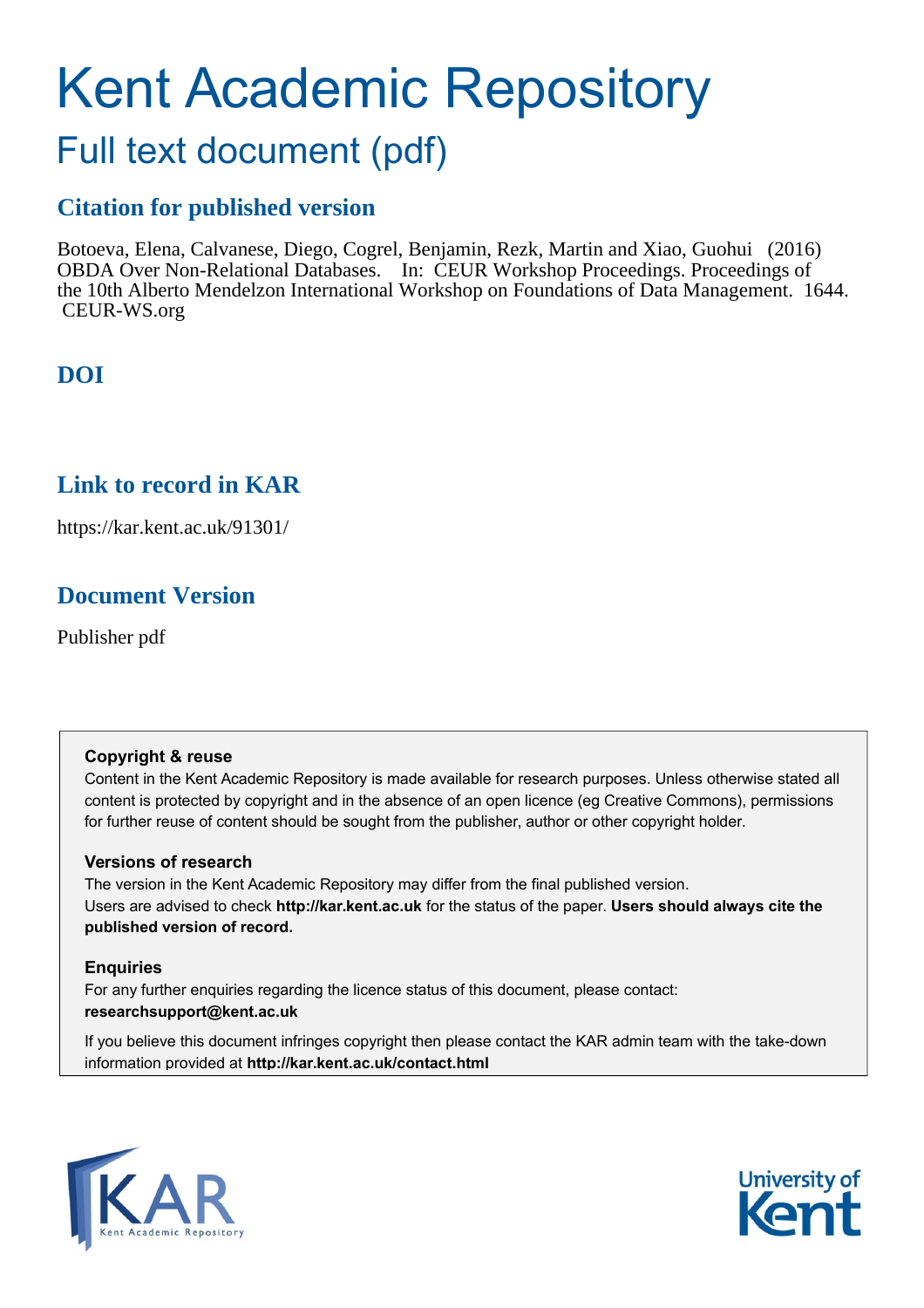#### OBDA Over Non-Relational Databases\*

Elena Botoeva, Diego Calvanese, Benjamin Cogrel, Martin Rezk, and Guohui Xiao

Free University of Bozen-Bolzano, Italy, lastname@inf.unibz.it

Abstract. The database landscape has been significantly diversified during the last decade, resulting in the emergence of a variety of non-relational (also called NoSQL) databases, e.g., XML and JSON-document databases, key-value stores, and graph databases. To facilitate access to such databases and to enable data integration of non-relational data sources, we generalize the well-known ontologybased data access (OBDA) framework so as to allow for querying arbitrary databases through a mediating ontology. We instantiate this framework to MongoDB, a popular JSON-document database, and implement a prototype extension of the virtual OBDA system *Ontop* for answering SPARQL queries over MongoDB.

#### 1 Introduction

Accessing data using native query languages is getting a more and more involved task for users, as databases (DBs) increase in complexity and heterogeneity. The Ontology-Based Data Access (OBDA) paradigm [9] has emerged as a proposal to simplify this kind of access, by allowing users to write high-level ontological queries, which in the classical virtual approach are translated automatically into low-level queries that DB engines can handle. This separation of concerns between the conceptual level and the DB level has been proven successful in practice, notably when data sources have a complex structure and end-users have domain but not necessarily data management expertise [6,5,1]. The OBDA approach is implemented by connecting a DB to an ontology by means of mappings, where traditionally the ontology is expressed in the OWL 2 QL profile of the Web Ontology Language OWL 2 [7], the queries are formulated in SPARQL, the Semantic Web query language, and the DB is assumed to be relational [4].

As envisioned by Stonebraker and Cetintemel [11], a multitude of DB architectures is required to satisfy the needs of a wide variety of modern applications. This has been confirmed by the significant diversification of the DB landscape during the last decade. Some of these architectural changes have been proposed within the scope of relational DBs (e.g., column-oriented storage), while many have gone beyond them, causing the emergence of the so-called *NoSQL* (not only SQL) DBs. These *non-relational* DBs usually adopt one of four main data models, namely the column-family, key-value, document, and graph data models, and provide an (intimidating) number of query languages with varying querying capabilities. Notably, many of these new languages are limited [8] and thus clients might need to set up compensating post-processing techniques so as to satisfy advanced information needs. In this paper, to let users query non-relational DBs at the conceptual level, we propose to extend the OBDA framework to non-relational DBs, and then instantiate it to MongoDB, a popular document DB.

 $*$  This is an abridged version of [3].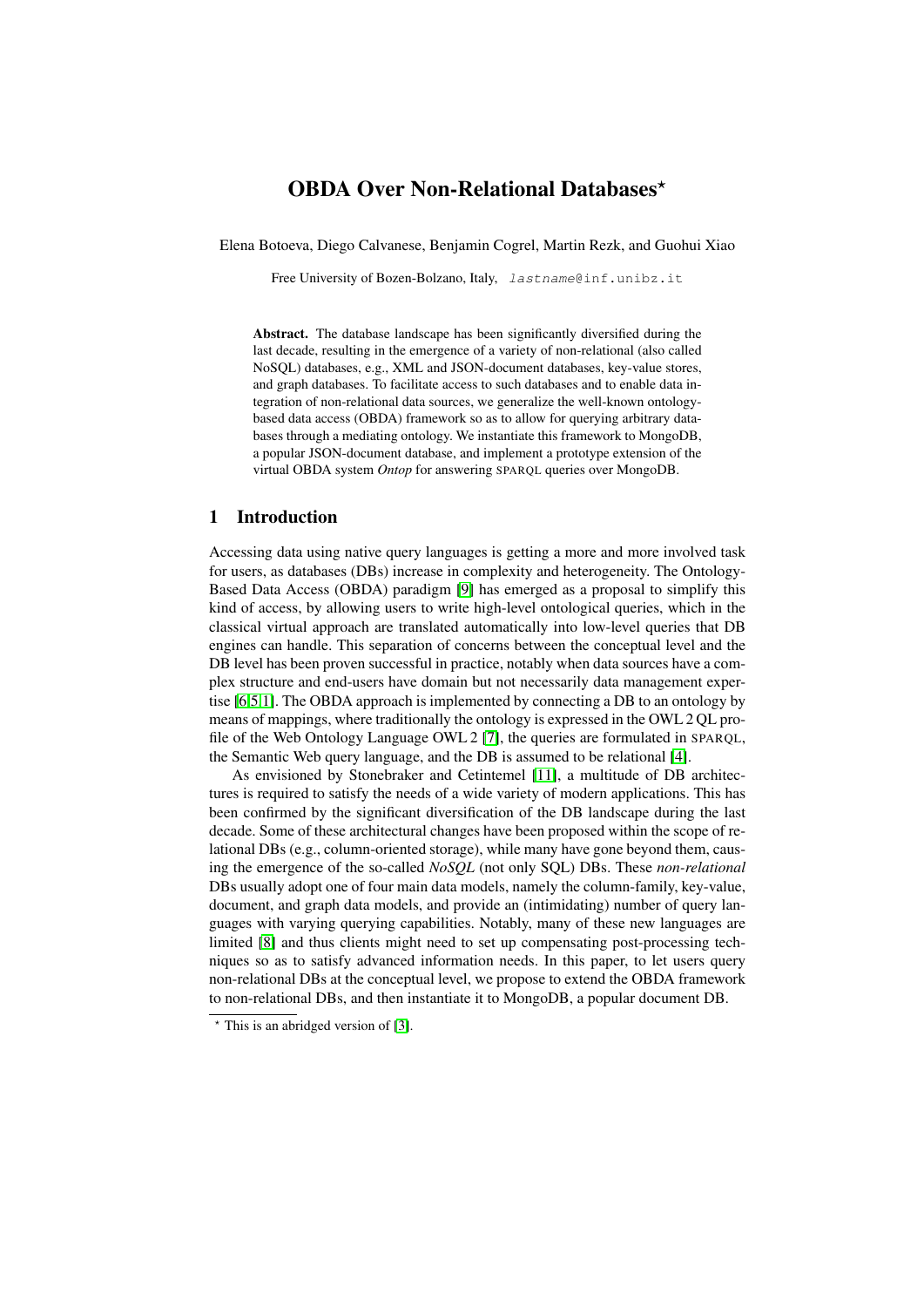#### 2 Generalized OBDA framework

We consider fixed countably infinite sets  $\mathbb C$  of DB values, and  $\mathbb E_{\mathbf D}$  of elements built over  $\mathbb{C}$ , e.g., named tuples, trees, or XML documents. We assume to deal with a class  $D$  of DBs, where each DB in D is a finite subset of  $\mathbb{E}_{\mathbf{D}}$ , e.g., relational DBs, MongoDB, or XML DBs. Moreover, we assume that D comes equipped with:

- Suitable forms of constraints, which might express both information about the structure of the data in DBs of  $D$ , e.g., the schema information in relational DBs, and "constraints" in the usual sense of DBs, e.g., primary and foreign key constraints for relational DBs. We call a collection of such constraints a D*-schema*.
- A query language  $\mathcal{Q}_{D}$ , such that, for each query  $q \in \mathcal{Q}_{D}$  and for each instance  $D \in \mathbf{D}$ , the answer  $ans(q, D)$  of q over D is defined, and is itself a DB in  $\mathbf{D}$ .
- A relational *wrapper*  $[\![\cdot]\!]_D$ , which is a function transforming a  $\mathcal{Q}_D$ -query q into a new query  $\llbracket q \rrbracket_{\text{D}}$  that takes a DB in **D** and returns a relation over  $\mathbb C$  (i.e., a relation in first normal form)<sup>1</sup>. The role of the wrapper is to present  $ans(q, D)$  as a relation, by actually computing a query that retrieves from D what can be considered as the relational representation of  $ans(q, D)$ . In particular, when q is the identity query,  $[q]_{\text{D}}$  is the query computing the relational view of a DB  $D \in \mathbf{D}$ .

Having these building blocks at hand, we now define D-mapping assertions and their semantics. We start by introducing the notion of variable-to-RDF-term map, which is a generalization of the RDF-term template in relational OBDA. We say that  $f(x_1, \ldots, x_n)$  is an *RDF term constructor* if it is a (partial) function  $f: \mathbb{C}^n \to I \cup L$ , where I is the set of IRIs and L is the set of RDF literals. Then, a *variable-to-(RDF) term map*  $\kappa$  (for variable ?X) has the form  $?X \mapsto f(x_1, \ldots, x_n)$ . In the following,  $\pi_{x_1,\ldots,x_n}$  denotes the standard projection operator of relational algebra.

**Definition 1.** *A* **D**-mapping assertion *m is an expression*  $q \rightarrow K h$  *where:* 

 $- q$  *is a*  $\mathcal{Q}_D$ *-query, called* source query;

 $- h$  *is an RDF triple pattern, called target, of the form*  $(?X_1 \text{ rdf: type } A)$  *or*  $(?X<sub>1</sub> P ?X<sub>2</sub>)$ *, where A is a class name, and P is a property name;* 

 $-$  K *is a set of variable-to-term maps, one for each variable*  $?X_i$  *appearing in h.* The mapping assertion m is safe if for each  $?X_i \mapsto f(x_1, \ldots, x_n)$  in K, we have that *the function*  $\pi_{x_1,...,x_n} \circ \llbracket q \rrbracket_{\textbf{D}}$  *is well-defined.* 

*A* D-mapping M *is a finite set of* D*-mapping assertions.*

Notice that, the mapping assertion  $m$  is safe if and only if, for each variable-to-term map  $?X_i \mapsto f(x_1, \ldots, x_n)$  used by m, the wrapper  $[\![\cdot]\!]_D$ , when applied to the source query q of m, returns a query producing a relation whose attributes contain  $x_1, \ldots, x_n$ .

**Definition 2.** Let **D** be a class of DBs,  $m = q \rightsquigarrow_K h a$  **D**-mapping assertion, and  $D \in \mathbf{D}$ . The RDF graph  $m(D)$  generated by m from D is defined as follows:

\n- \n
$$
\text{When } h = (?X_1 \text{ rdf: type } A), \text{ then}
$$
\n
$$
m(D) = \left\{ (f(\mathbf{v}) \text{ rdf: type } A) \mid K = \{?X_1 \mapsto f(\mathbf{x})\}, \mathbf{v} \in \pi_{\mathbf{x}}([\![q]\!]_{\mathbf{D}}(D)) \right\}.
$$
\n
\n

 $1$  Discussing the specific form and properties of wrappers is outside the scope of this paper.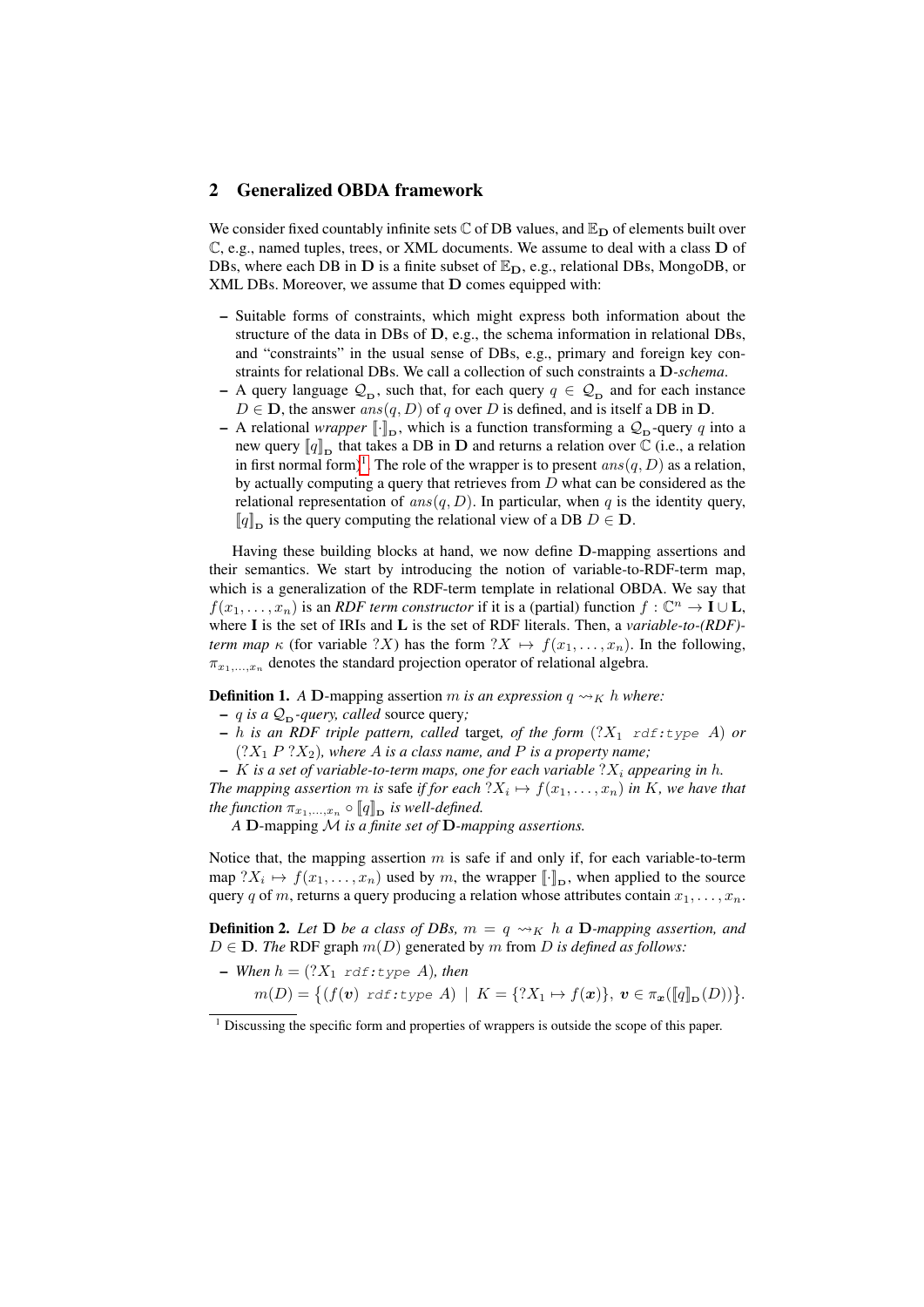$-$  *When*  $h = (?X_1 P ?X_2)$ *, then* 

$$
m(D) = \{ (f_1(\mathbf{v}_1) P f_2(\mathbf{v}_2)) | K = \{?X_1 \mapsto f_1(\mathbf{x}_1), ?X_2 \mapsto f_2(\mathbf{x}_2) \},
$$
  

$$
\mathbf{v}_1 \in \pi_{\mathbf{x}_1}(\llbracket q \rrbracket_{\mathbf{D}}(D)), \mathbf{v}_2 \in \pi_{\mathbf{x}_2}(\llbracket q \rrbracket_{\mathbf{D}}(D)) \}.
$$

For a  ${\bf D}$ -mapping M, the RDF graph  ${\cal M}(D)$  is defined as  $\bigcup_{m\in {\cal M}} m(D).$ 

Now, an *OBDA specification for* **D** is a triple  $\langle T, M, S \rangle$ , where T is an ontology, S is a D-schema, and M is a D-mapping. An *OBDA instance for* D consists of an OBDA specification  $\langle \mathcal{T},\mathcal{M}, \mathcal{S} \rangle$  for **D** and an instance  $D \in \mathbf{D}$  satisfying S. The semantics of such an instance is derived naturally from the semantics of D-mapping assertions.

#### 3 OBDA Framework over MongoDB

In this section we instantiate the generalized OBDA framework to MongoDB, a popular DB that stores collections of semi-structured JSON-style documents. A sample document consisting of (possibly nested) key-value pairs and arrays is given below.

```
{ "_id": 4,
"awards": [
    ( "award": "Rosing Prize", "year": 1999, "by": "Norwegian Data Association" },<br>( "award": "Turing Award", "year": 2001, "by": "ACM" },<br>( "award": "IEEE John von Neumann Medal", "year": 2001, "by": "IEEE" } ],<br>"birth": "192
    "contribs": ["OOP", "Simula"],
    "death": "2002-08-10",
"name": {
           "first": "Kristen", "last": "Nygaard" }
}
```
This instantiation relies on work in [2], where we obtain the following results:

- We formalize a fragment of MongoDB aggregate queries that consists of match, unwind, project, group, and lookup stages, and that we call MUPGL.
- We propose a notion of MongoDB type constraints. These constraints allow one to specify that certain paths (concatenations of keys) must point to an array (e.g., awards), or an atomic value (e.g., name.last), or an object (e.g., name).
- We define a relational view over MongoDB with respect to a set of type constraints.
- We develop a translation from RA expressions (over the relational view) to MUPGL queries. This translation shows that full RA can be captured by MUPGL, while RA over a single collection can be captured by MUPG.

We start by introducing a compact notation for MongoDB mapping assertions, which we also use to specify type constraints. We consider two extensions of paths called *array paths*. An *array index path* is a path where a key is followed by any combination of keys and '#', separated by dots. An *array element path* is the concatenation of an array index path with '.[#]'. Intuitively, for (simple) paths  $p_1$  and  $p_2$ , any of the array paths  $p_1 \text{.}#p_2, p_1 \text{.}#$ , or  $p_1 \text{.} [#]$  imply that  $p_1$  must point to an array. Moreover, the path  $p_1$ .#. $p_2$  (e.g., awards.#.year) is used to access the value of the path  $p_2$  inside the array pointed to by  $p_1$ , while  $p_1$ .# (e.g., awards.#) is used to denote the indices and  $p_1$ .[#] (e.g., contribs.[#]) to denote the single elements of such an array. Hence, the presence of '#' or '[#]' requires that the path preceding it points to an array, whereas a path that does not end with '#' or '[#]' must point to atomic values. We use *extended paths* to refer both to normal paths and to array paths.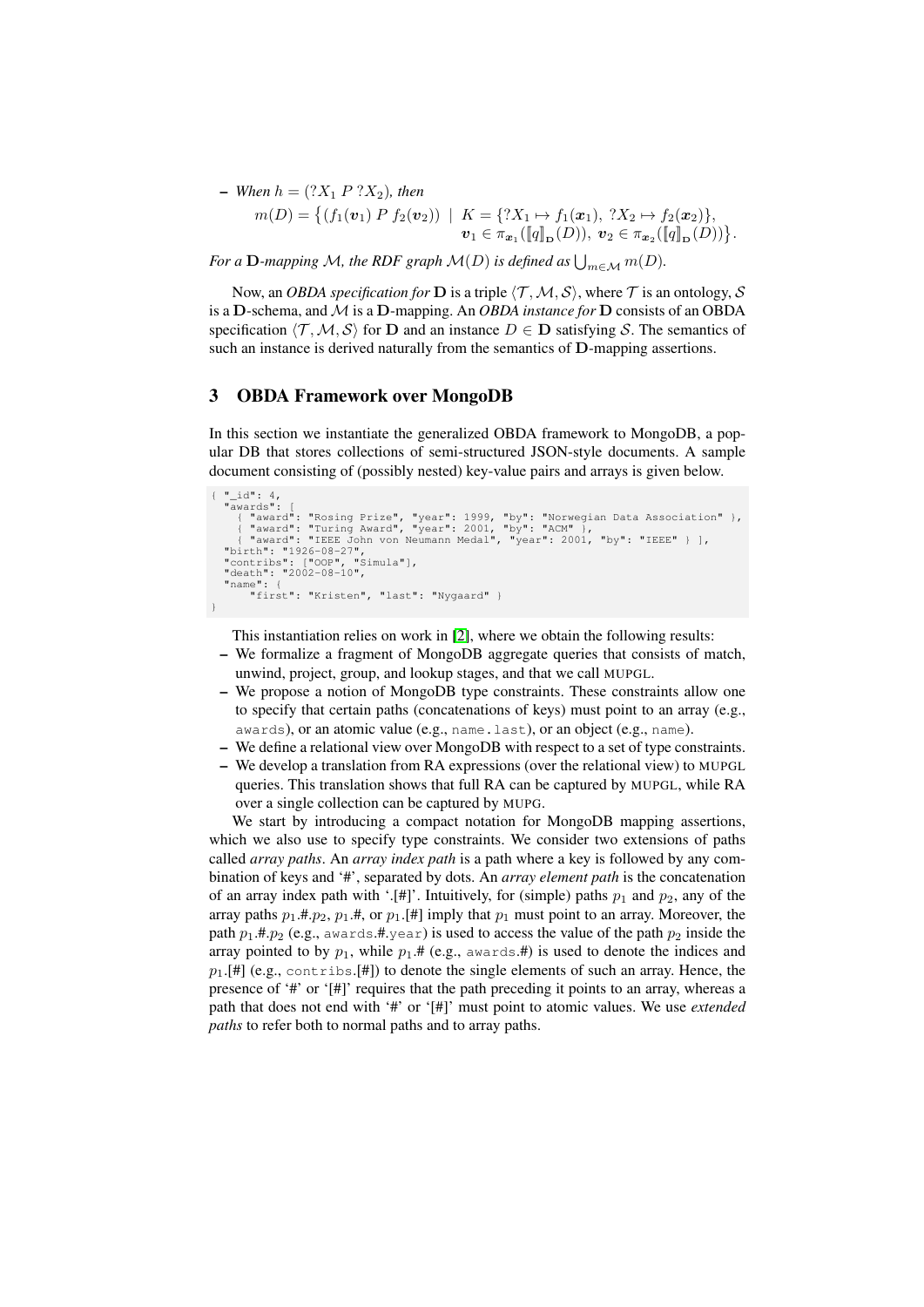The source queries we consider are a restricted form of MUP queries and can be represented as a pair  $(C, \varphi)$ , where C is a collection name and  $\varphi$  is a criterion constructed using extended paths. Let K be a set of variable-to-term maps  $?X \mapsto f(p_1, \ldots, p_n)$ , where each  $p_i$  is an extended path. Then, a  $MongoDB$  mapping assertion is an expression of the form  $(C, \varphi) \rightsquigarrow_K h$ , where the variables in h constitute the domain of K. Given a MongoDB mapping  $M$ , we can extract from it the MongoDB schema  $S_M$  (a set of type constraints), and then define a relational wrapper  $[\![\cdot]\!]_{\text{MongODB}}$  for the source queries in  $M$  (see [3] for more details).

We built a prototype implementation for answering SPARQL queries over MongoDB as an extension of the state-of-the-art OBDA system *Ontop* [4].

Architecture of *Ontop*. Query answering (QA) in *Ontop* under the OWL 2 QL entailment regime involves an offline and an online stage:



The offline stage (highlighted in gray) takes as input the mapping and the ontology files and produces three entities used by the online QA stage: the classified ontology, the DB schema (extracted from the mapping file), and the *T-mapping*, constructed by 'compiling' the classified ontology into the input mapping [10]. The online stage handles individual SPARQL queries:  $(1)$  the input SPARQL query is parsed,  $(2)$  rewritten w.r.t. the ontology, and  $\Im$  unfolded w.r.t. the T-mapping;  $\Im$  (the internal representation of) the resulting RA query is simplified by applying structural and semantic optimization techniques;  $(5)$  the RA query is normalized and (possibly) decomposed so that it can be directly handled by the RA-to-native-query translator;  $\circled{6}$  each normalized RA (sub)query is translated into a native query, which is then  $\mathcal{D}$  evaluated by the DB engine;  $\circledR$  the native results are post-processed into SPARQL results.

**Implementation for MongoDB.** We observe that steps  $\left(\mathbf{i}\right)$ – $\left(\mathbf{i}\right)$  and  $\left(\mathbf{1}\right)$ – $\left(\mathbf{4}\right)$  are independent of the actual class D of DBs, while steps  $\hat{I}$  and  $\hat{S}$  – $\hat{S}$  require specific implementations according to D. Therefore, our prototype implements the latter five components. The current implementation supports MongoDB 3.2 and is able to return sound and complete answers to the subset of SPARQL queries that *(i)* correspond to BGPs with filters consisting of comparisons, and *(ii)* can be translated into MUPG queries.

#### 4 Conclusions

We are currently working on providing support for (most of) SPARQL 1.0. In the future we want to explore the tradeoff between delegating all of query processing to MongoDB vs. a fine-grained decomposition of the input query together with post-processing to combine the results of the sub-queries. We will test our techniques on real-world largescale use-cases, so as to assess the practical feasibility of OBDA over MongoDB.